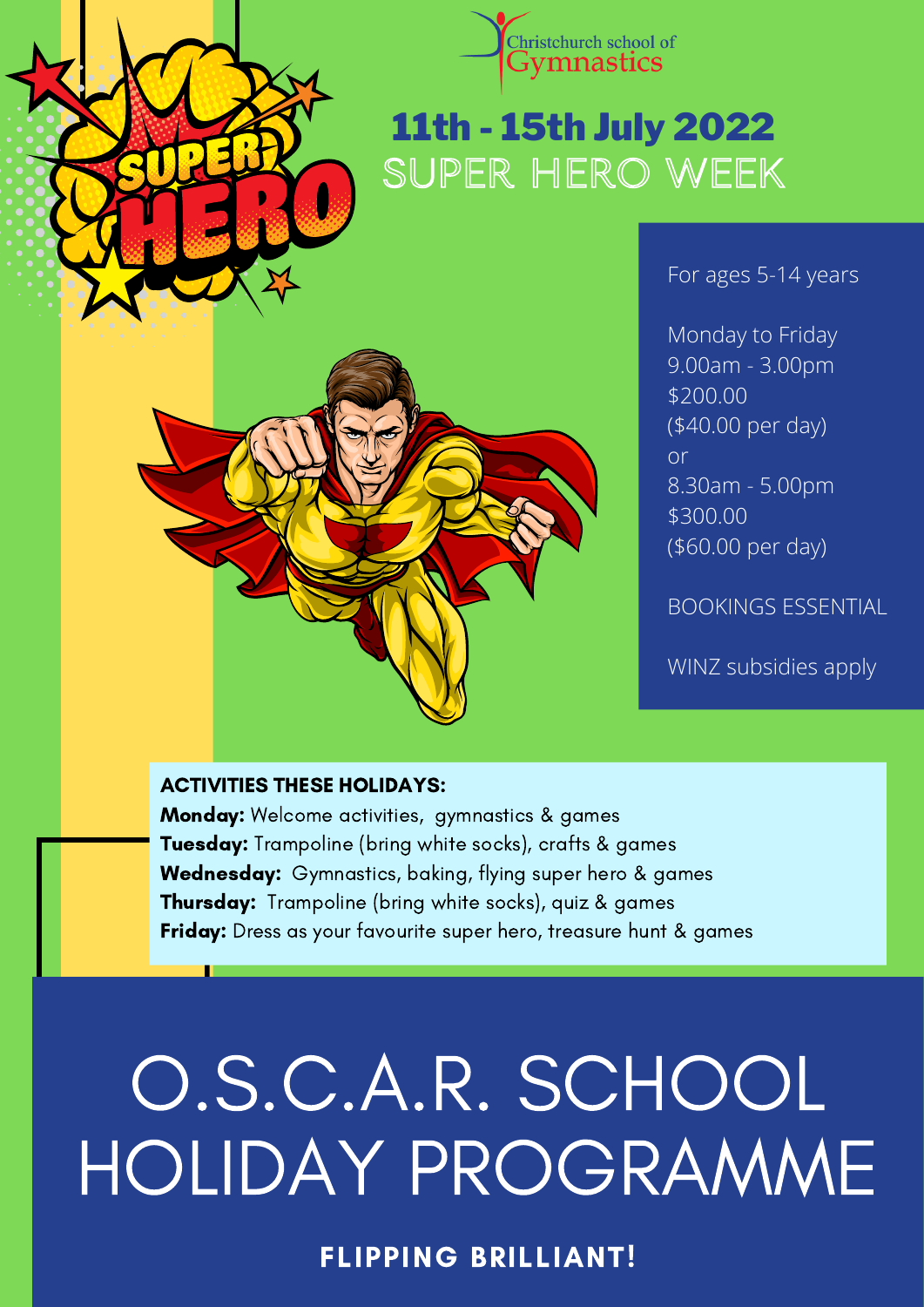## STUFF YOU SHOULD KNOW

Cut along the dotted lines to keep this information page for your reference. A complete copy of our programme policy and procedures is available on request.

#### SUPERVISION AND SAFETY

This programme is delivered by the Christchurch School of Gymnastics. All coaches are registered with Gymnastics New Zealand and are qualified to the level that they are coaching. We always have coaches certified in first aid. Staff ratio is 1:10 for activities that are based in the Gymnasium and 1:6 for outings on the park.

#### BEHAVIOUR

Parents need to be aware that because safety is our first consideration our policy must be strictly adhered to. Parents will be notified if their child is causing a disruption. CSG reserves the right to remove from its programmes any child who causes a disruption to the programme or who may cause harm to themselves or another participant. A refund of fees will not apply.

#### MEDICAL

If your child has a medical condition that may affect their full participation in our programme, you must notify us before the beginning of the programme so that we can inform our coaches and document it in our records.

#### SICKNESS/ABSENCES

Out of consideration for other participants, please do not bring unwell children to the programme. Please notify us by phone if your child will be away / arriving late / leaving early.

#### CONCERNS

Please follow these procedures for any concerns:

1. Raise your concern, suggestion, compliment or complaint with the Holiday Programme Coordinator, Marie Lakin or the Holiday Programme Supervisor Maree Diver.

2. If this is not appropriate, please discuss your concern in writing to our CEO Avril Enslow. 3. Alternatively, you may put it in writing addressed to Christchurch School of Gymnastics, PO Box 18-827, Christchurch.

#### FEES

We accept bank transfer, cash and have EFTPOS facilities. Credit cards incur a 3% surcharge. Bank account: Westpac 03-1591-0125730-00.

#### REFUNDS AND CANCELLATIONS

We reserve the right to cancel any programme where insufficient enrolments are received and offer a full refund in these circumstances. Other refunds (at your request) are available dependent on a minimum of 48 hours notice prior to commencement of the programme.

#### DROP OFF AND PICK UP TIMES

Doors open at 8.30am. Parents and caregivers need to ensure that children are dropped off safely at the commencement of the programme and picked up punctually at the end of the programme. A late pick up penalty charge of \$10.00 every 15 minutes may apply.

#### EACH DAY, PLEASE BRING:

GYM CLOTHES (SHORTS AND T-SHIRT, OR LEOTARD), WATER BOTTLE, MORNING TEA, AND A HEALTHY LUNCH. CLEAN WHITE SOCKS FOR TRAMPOLINING ON TUESDAY, THURSDAY & FRIDAY

WE HAVE A "NO HAT - NO OUTSIDE PLAY' POLICY.

## GET IN TOUCH

38 Mark Treffers Drive QEII Park **Christchurch** 03 388 6616 marie.lakin@chchgymnastics.co.nz www.chchgymnastics.com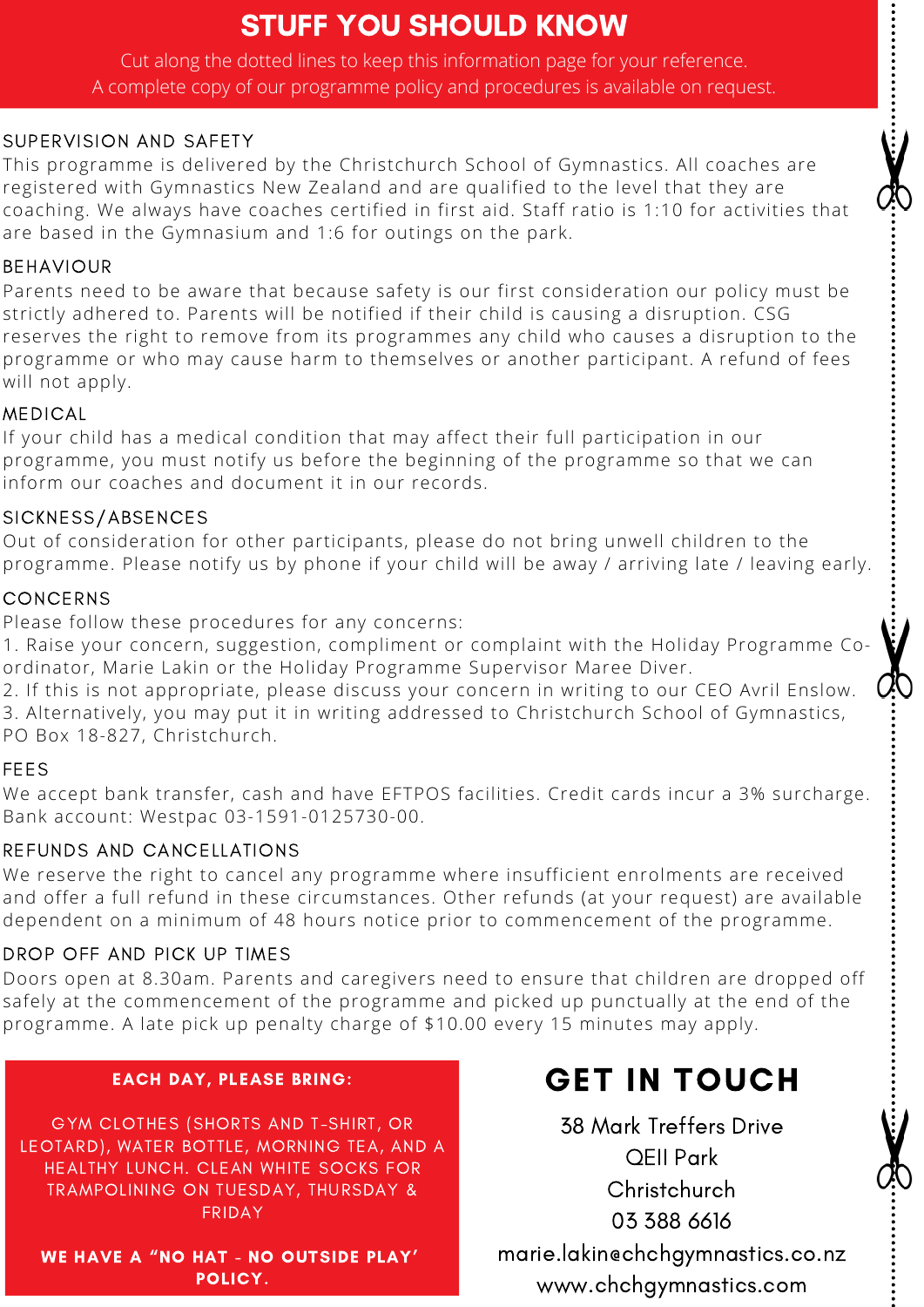# O.S.C.A.R. HOLIDAY PROGRAMME ENROLMENT FORM

|                         | Please circle the days AND times you would like your child to attend   |                                                                                             |
|-------------------------|------------------------------------------------------------------------|---------------------------------------------------------------------------------------------|
|                         | 8.30am - 5pm or 9.00am - 3.00pm                                        |                                                                                             |
|                         |                                                                        | MONDAY 11th/TUESDAY 12th/WEDNESDAY 13th/THURSDAY 14th/FRIDAY 15th JULY 2022                 |
|                         | Payment of \$__________ has been made by: CASH / EFTPOS / BANK DEPOSIT |                                                                                             |
|                         |                                                                        |                                                                                             |
|                         |                                                                        |                                                                                             |
| <b>Home Address:</b>    |                                                                        |                                                                                             |
|                         |                                                                        |                                                                                             |
| kin):                   |                                                                        | Emergency contact details in case parent/caregiver cannot be contacted (must not be next of |
| 2nd Contact (Required): |                                                                        |                                                                                             |
|                         |                                                                        |                                                                                             |
|                         |                                                                        |                                                                                             |
|                         |                                                                        |                                                                                             |
| 3rd Contact (Required): |                                                                        |                                                                                             |
|                         |                                                                        |                                                                                             |
|                         |                                                                        |                                                                                             |
|                         | (m)                                                                    |                                                                                             |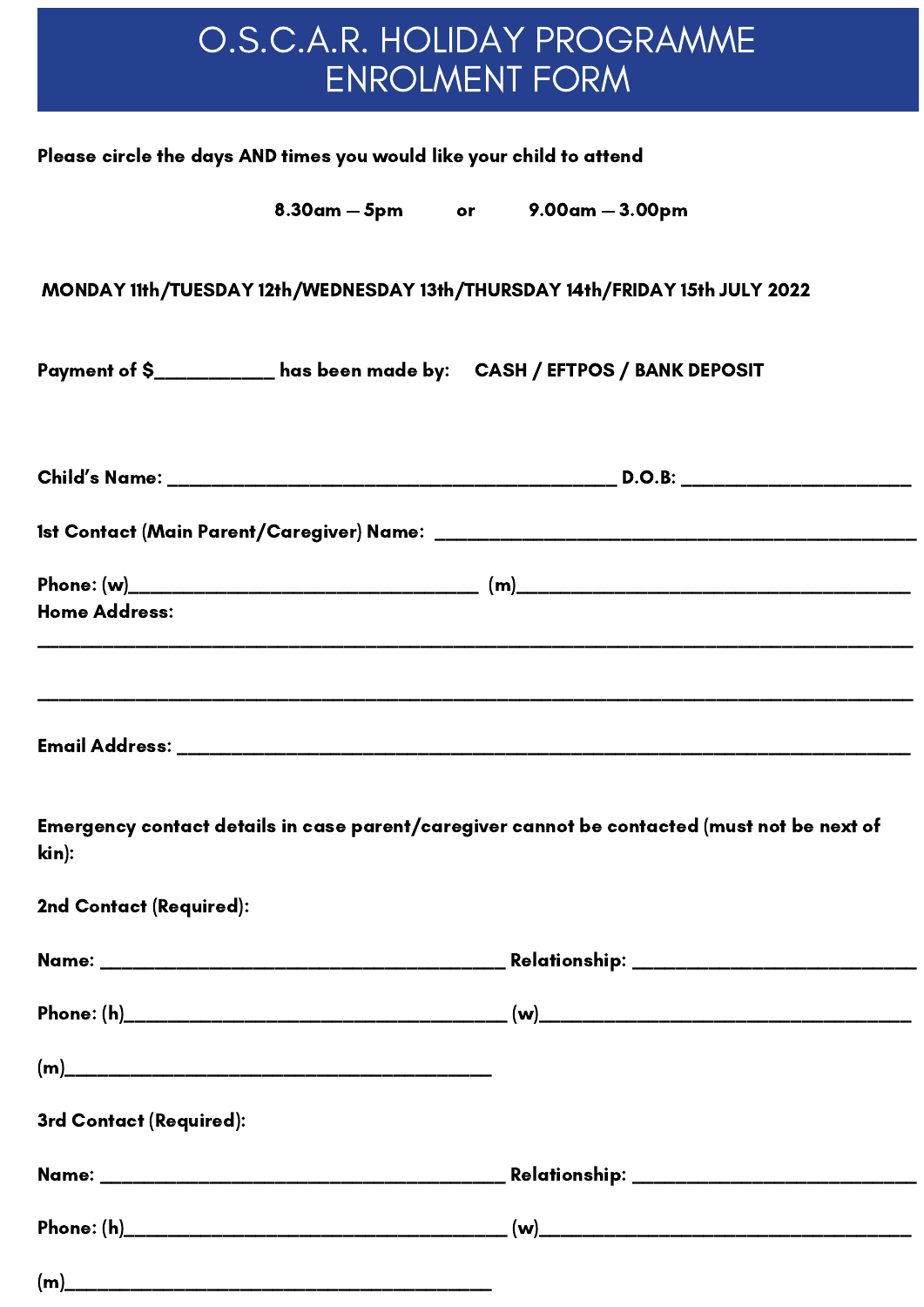People authorised to collect your child:

| How will your child travel to and from the gym?                                                                                                                                                                                                             |                                                                                                            |
|-------------------------------------------------------------------------------------------------------------------------------------------------------------------------------------------------------------------------------------------------------------|------------------------------------------------------------------------------------------------------------|
| Does your child have any health/dietary needs we should be aware of?                                                                                                                                                                                        |                                                                                                            |
|                                                                                                                                                                                                                                                             |                                                                                                            |
| <b>Cultural expectations:</b>                                                                                                                                                                                                                               |                                                                                                            |
|                                                                                                                                                                                                                                                             |                                                                                                            |
| Is there anything else we should be aware of?                                                                                                                                                                                                               |                                                                                                            |
|                                                                                                                                                                                                                                                             |                                                                                                            |
|                                                                                                                                                                                                                                                             |                                                                                                            |
| <b>Privacy Act:</b><br>The information that you have supplied is necessary for the safe and effective<br>operation of our holiday programme including MSD audit. You are welcome to<br>review information pertaining to your child's enrolment at any time. |                                                                                                            |
|                                                                                                                                                                                                                                                             |                                                                                                            |
|                                                                                                                                                                                                                                                             | Please read the parent information on the following pages and sign<br>the parent contract on the last page |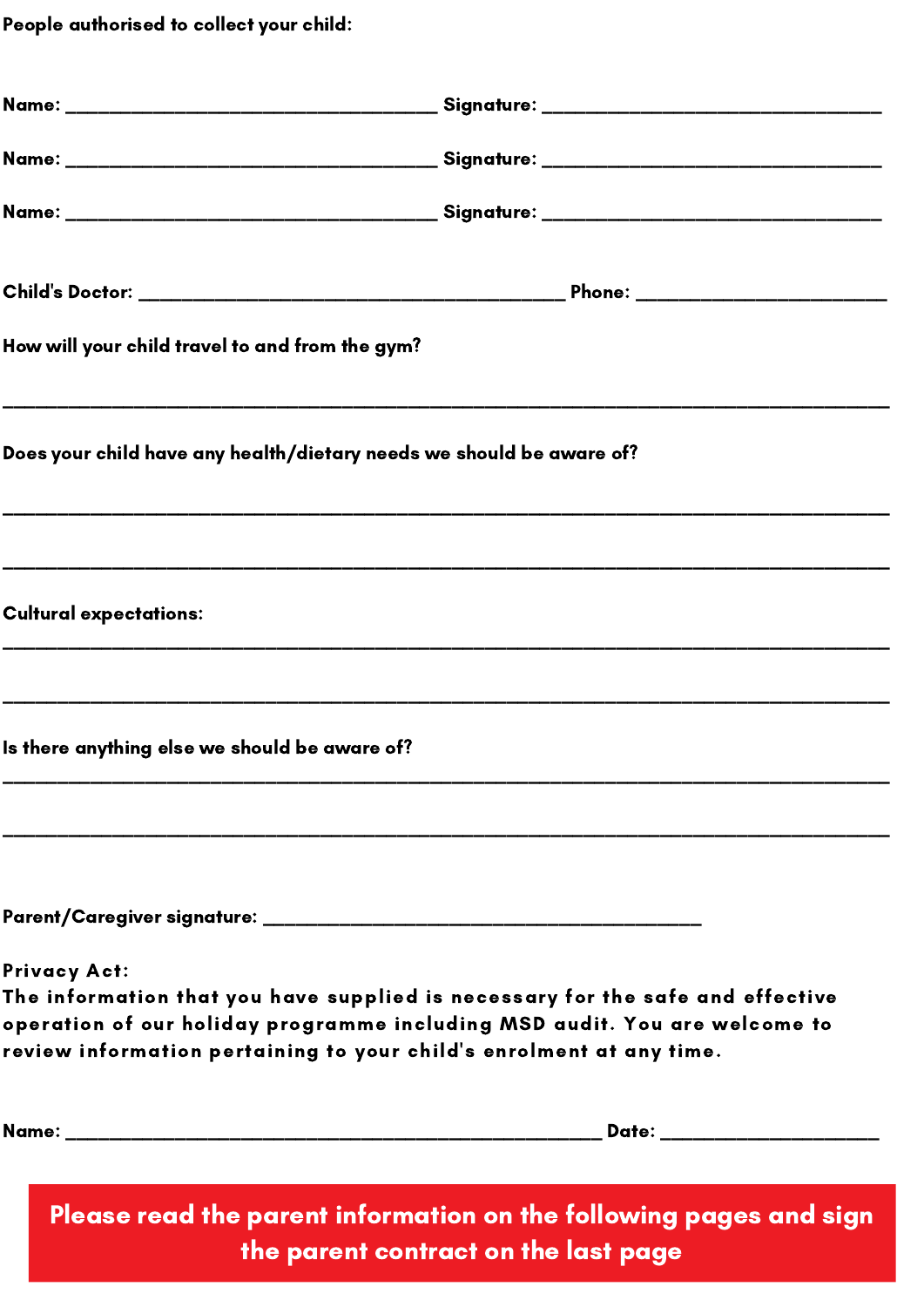# O.S.C.A.R. HOLIDAY PROGRAMME PARENT CONTRACT AND PARENT INFORMATION

### ENROLMENT

Enrolment is finalised upon completion of an enrolment from and the signing of this sheet. Please inform staff of any relevant changes to your enrolment details. It is crucial we have up to date information.

## MEALS

You must provide your child with morning tea, water, fruit and a healthy lunch. Please ensure you child does not bring extra sweets and junk food. Afternoon tea must also be provided if your child is enrolled until 5pm.

## ABSENCES

Once your child's name is on the roll, we expect him/her to be here at the programme unless we have been notified by the parent/caregiver. Please phone us as soon as possible if your child is sick. If we have not been notified and your child does not arrive we will do EVERYTHING we can to locate him/her. Your child's safety is paramount to us!

## COLLECTING YOUR CHILD

If a person arrives to collect your child whose name is not on your enrolment form, then we are obliged (for your child's safety) to keep your child in our care until you have been located for consent. To save embarrassment for all concerned, we would appreciate prior notification from you on this matter. Please remember the programme finishes at 3pm or 5pm. A late pick penalty of \$10.00 per every 15 minutes applies.

## SIGN IN AND OUT

Each day when you collect your child, it is essential that you sign your child out in the daily roll book. This is located at reception. We need to know that your child has gone home safely. Written permission is required if your child is to travel home alone detailing means of travel. Otherwise you must always sign in your child on arrival and out on departure.

#### FEES

\$40.00 or \$60.00 day rate. \$200.00 or \$300.00 for the full week. Late pick up penalty \$10.00 every 15 minutes.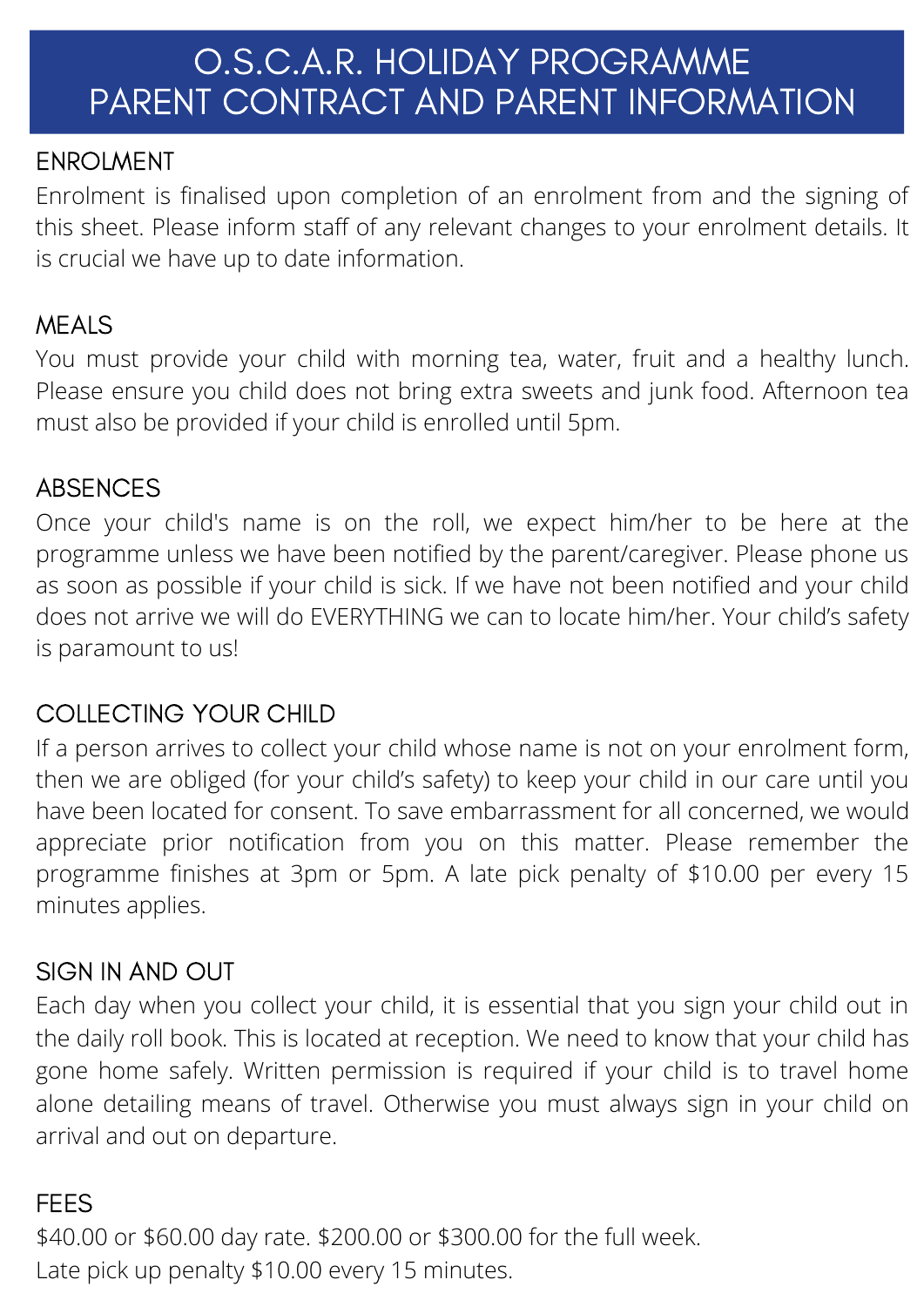Fees must be paid when completing the enrolment form.

We accept bank transfer, cash and have EFTPOS facilities. Credit cards incur a 3% surcharge.

## POLICIES AND PROCEDURES

Please see the supervisor if you wish to see the policies and procedures booklet. It contains detailed information on health and safety, making a complaint and employment practices. If there are any changes to the information you have supplied us it is your responsibility to inform us by phone followed up in writing.

## BEHAVIOUR MANAGEMENT

We use behaviour management techniques that encourage positive self esteem development. This is done through positive reinforcement and a stimulating and varied programme. Every effort is made to assist your child to settle into the programme. However if your child behaviour is consistently harmful to the other children, parents will be asked to remove him/her from the programme.

## **EMERGENCIES**

Our staffs are trained in first aid and to deal with emergencies. In the case of a serious accident involving your child the staff will contact you and take your child or deliver by ambulance to the nearest medical facility. In a civil emergency the staff will remain at the centre until all children are located.

## CHILD SAFETY

The programme has detailed protection policy which includes the reporting of any suspected child abuse to the department of Child, Youth and Family Services and other agencies.

#### **COMPLAINTS**

The club has a complaints procedure. If you have any problems please approach the Holiday Programme Co-ordinator, or if necessary the Holiday Programme Supervisor or the Chief Executive Officer and they will be happy to assist you with your concerns.

#### SICK CHILDREN

Please do not send sick children to the programme as we do not have the facility or the staff to attend to them. If a child becomes ill during programme hours, parents will be called and asked to collect them.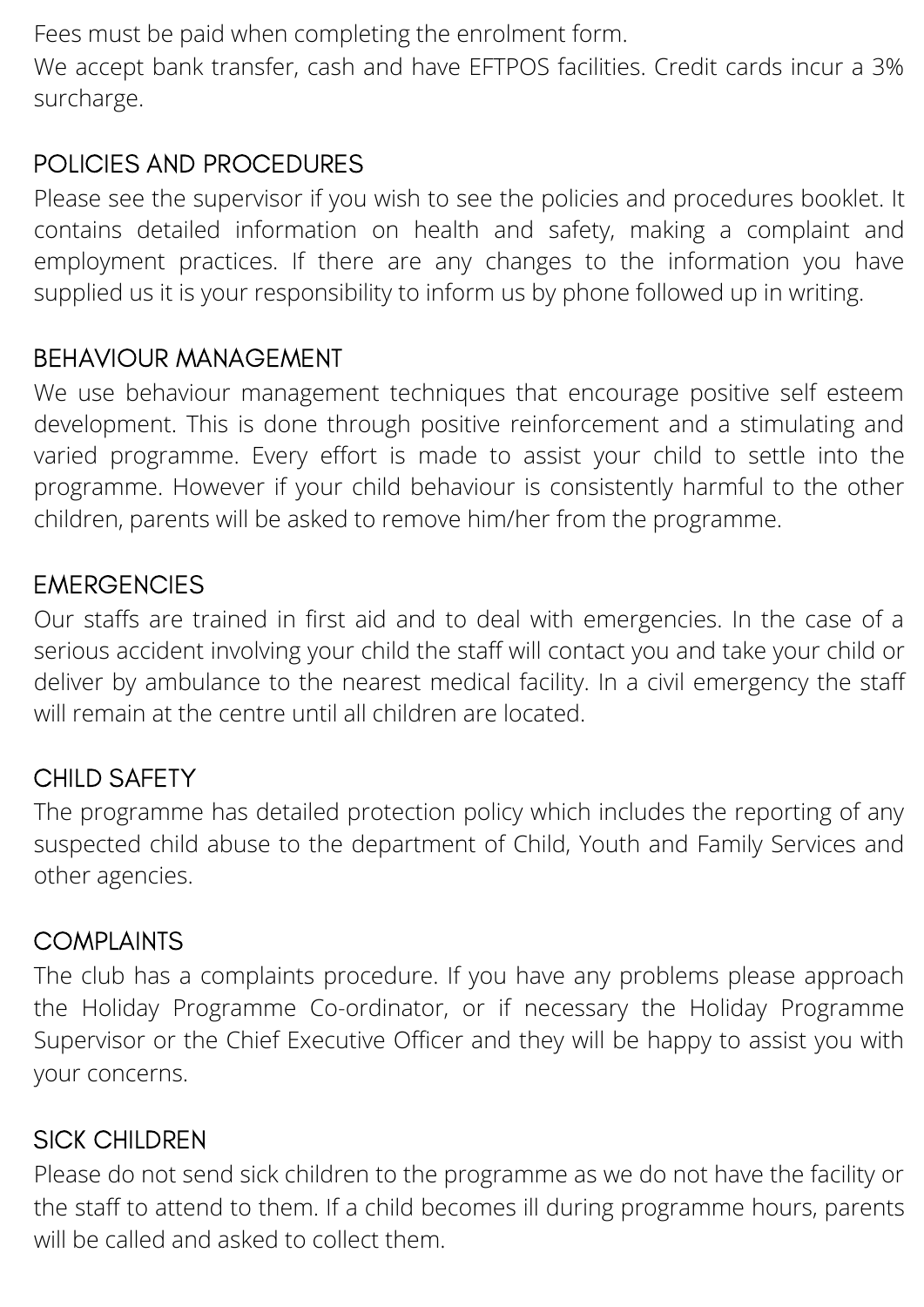#### **I agree and acknowledge:-**

- I have read and understand the above information.
- The supervisor has my permission to arrange any necessary urgent medical treatment at my cost.
- All care is taken to provide supervision of children attending the programme in accordance with programme policy and procedures. I acknowledge however, in signing this form, that neither the staff nor management of the programme will be liable for any costs or damage (by way of accident, injury, theft or otherwise) arising out of attendance at the programme.
- Privacy Act: The information that you have supplied is necessary for the safe and effective operation of our holiday programme including MSD Audit. You are welcome to review information pertaining to your child's enrolment at any time.

| <b>Parent/Caregiver Name:</b> |
|-------------------------------|
|-------------------------------|

Parent/Caregiver Signature: \_\_\_\_\_\_\_\_\_\_\_\_\_\_\_\_\_\_\_\_\_\_\_ Date\_\_\_\_/\_\_\_\_/\_\_\_\_